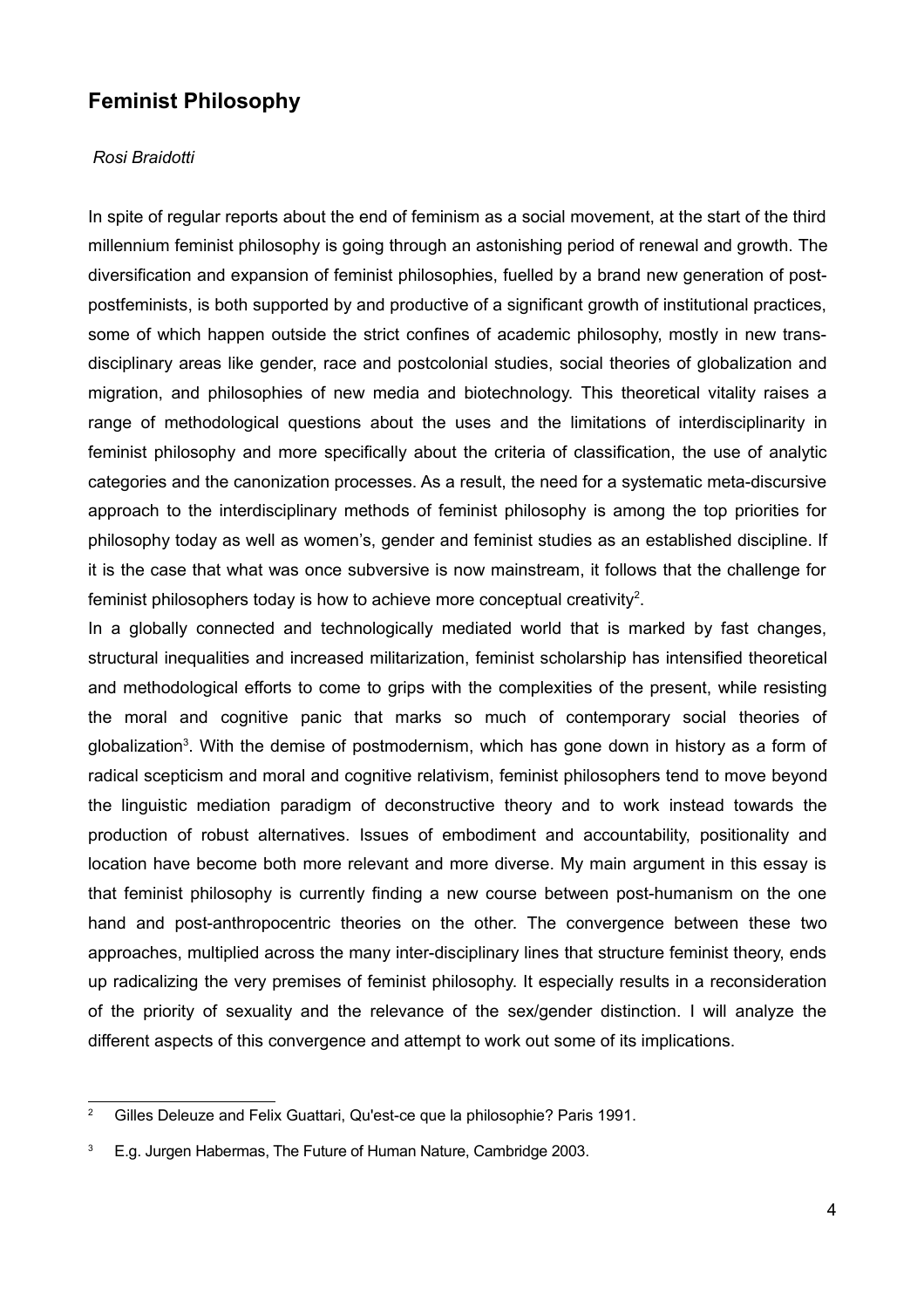## **The Legacy of Feminist Post-Humanism**

As starting premises, let me add a few remarks: feminist philosophy builds on the embodied and embedded brand of materialism that was pioneered in the last century by Simone de Beauvoir. It combines, in a complex and groundbreaking manner, phenomenological theory of embodiment with Marxist – and later on poststructuralist – re-elaborations of the intersection between bodies and power. This rich legacy has two long-lasting theoretical consequences. The first is that feminist philosophy goes even further than mainstream continental philosophy in rejecting dualistic partitions of minds from bodies or nature from culture. Whereas the chasm between the binary oppositions is bridged by Anglo-American gender theorists through dynamic schemes of social constructivism<sup>[4](#page-1-0)</sup>, continental feminist perspectives move towards either theories of sexual difference or a monistic political ontology that makes the sex/gender distinction redundant. I shall return later to this crucial aspect of my argument.

The second consequence of this specific brand of materialism is that oppositional consciousness combines critique with creativity, in a 'double-edged vision'<sup>[5](#page-1-1)</sup> that does not stop at critical deconstruction but moves on to the active production of alternatives. Thus, feminist philosophers have introduced a new brand of materialism, of the embodied and embedded kind. The cornerstone of this theoretical innovation is a specific brand of situated epistemology, which evolves from the practice of 'the politics of locations' and infuses standpoint feminist theory and the debates with postmodernist feminism throughout the 1990s .

As a meta-methodological innovation, the embodied and embedded brand of feminist materialist philosophy of the subject introduces a break from both universalism and dualism. As to the former, universalist claims to a subject position that allegedly transcends spatio-temporal and geo-political specificities are criticised as being dis-embodied and dis-embedded, i.e., abstract. Universalism, best exemplified in the notion of 'abstract masculinity'<sup>[6](#page-1-2)</sup> and triumphant whiteness is objectionable not only on epistemological, but also on ethical grounds. Situated perspectives lay the pre-conditions for ethical accountability for one's own implications with the very structures one is analyzing and opposing politically. The key concept in feminist materialism is the sexualized nature and the radical immanence of power relations and their effects upon the world. In this Foucauldian perspective, power is not only negative or confining (*potestas*), but also affirmative (*potentia*) or productive of alternative subject positions and social relations.

Feminist anti-humanism, also known as postmodernist feminism, critiqued from within the unitary identities indexed on phallocentric, Eurocentric and normative standardized views of what

<span id="page-1-0"></span><sup>4</sup> J. Butler/J. Scott (eds.), Feminists Theorize the Political, London 1991.

<span id="page-1-1"></span><sup>5</sup> Joan Kelly, The Double-Edged Vision of Feminist Theory, in: Feminist Studies, 5 (1979), p. 216-227.

<span id="page-1-2"></span><sup>&</sup>lt;sup>6</sup> Nancy Hartsock, The Feminist Standpoint: Developing the Ground for a Specifically Feminist Historical Materialism, in: S. Harding (ed.), Feminism and Methodology, London 1987.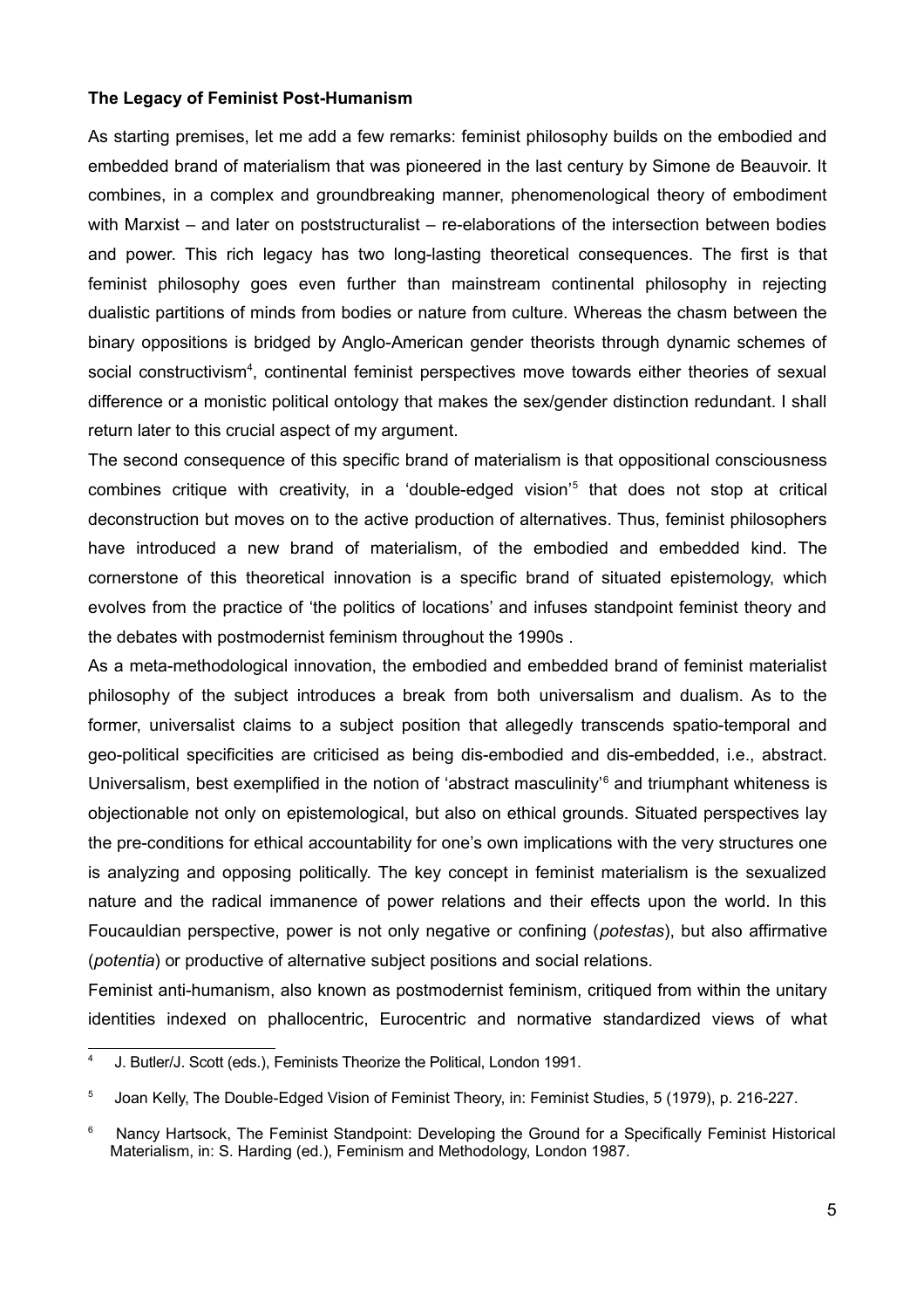constitutes the humanist ideal of 'Man'. Feminist anti-humanism resonates with analogous but other(wise) situated post-colonial and race perspectives, which critique humanism or its racist connotations and racialized bias, and oppose to the biased Western brand many other cultural and ethnic traditions of non-Western humanism. This alliance between Western post-humanist and non-Western anti-humanist positions converges on the impossibility of speaking in one unified voice about women and other marginal subjects, thus stressing issues of diversity and differences among them. The pivotal notion in poststructuralist thought is the relationship between self and other. The notion of 'otherness' functions through dualistic oppositions that confirm the dominant vision of 'sameness' by positing sub-categories of difference and distributing them along asymmetrical power relations. In other words, the dominant apparatus of subjectivity is organized along a hierarchical scale that rewards the sovereign subject as the zero-degree of difference. Deleuze calls it 'the Majority subject' or the Molar centre of being. Irigaray calls it 'the Same', or the hyper-inflated, falsely universal 'He', whereas Hill Collins calls to account the white and Eurocentric bias of the subject of humanistic knowledge.

Furthermore, in European philosophy, this 'difference' has been predicated on relations of domination and exclusion: to be 'different from' came to mean to be 'less than'. In the dialectical scheme of thought, difference or otherness is a constitutive axis which marks off the sexualized other (woman), the racialized other (the native) and the naturalized other (animals, the environment or earth). These others, however, are constitutive in that they are expected to confirm the same in His superior position and thus they are crucial to the assertion of the power of sameness.

The fact that the dominant axes of definition of the humanistic subject of knowledge contribute to defining the axes of difference or of otherness has another important implication. They engender simultaneously the processes of sexualization, racialization and naturalization of those who are marginalized or excluded but also the active production of half-truths, or forms of partial knowledge about these others. Dialectical and pejorative otherness induces structural ignorance about the others who, by being others, are posited as the outside of major categorical divides in the attribution of subjectivity. Power produces through exclusion: the others are included in this script as the necessary outside of the dominant vision of what it means to be human. Their reduction to sub-human status is a constitutive source of ignorance and falsity and bad consciousness for the dominant subject who is responsible for their de-humanization.

Post-humanist feminist epistemologies proposed radical new ways to look at the 'human' from a more inclusive and diverse angle. As a result, the dominant vision of the subject in politics, law, and science is abandoned in favour of renewed attention to complexities and inner contradictions. Feminist anti-humanist philosophies are committed both to a radical politics of resistance and to the critique of the simultaneity of potentially contradictory social and textual effects. This simultaneity is not to be confused with easy parallels or arguments by analogy. That gender, race,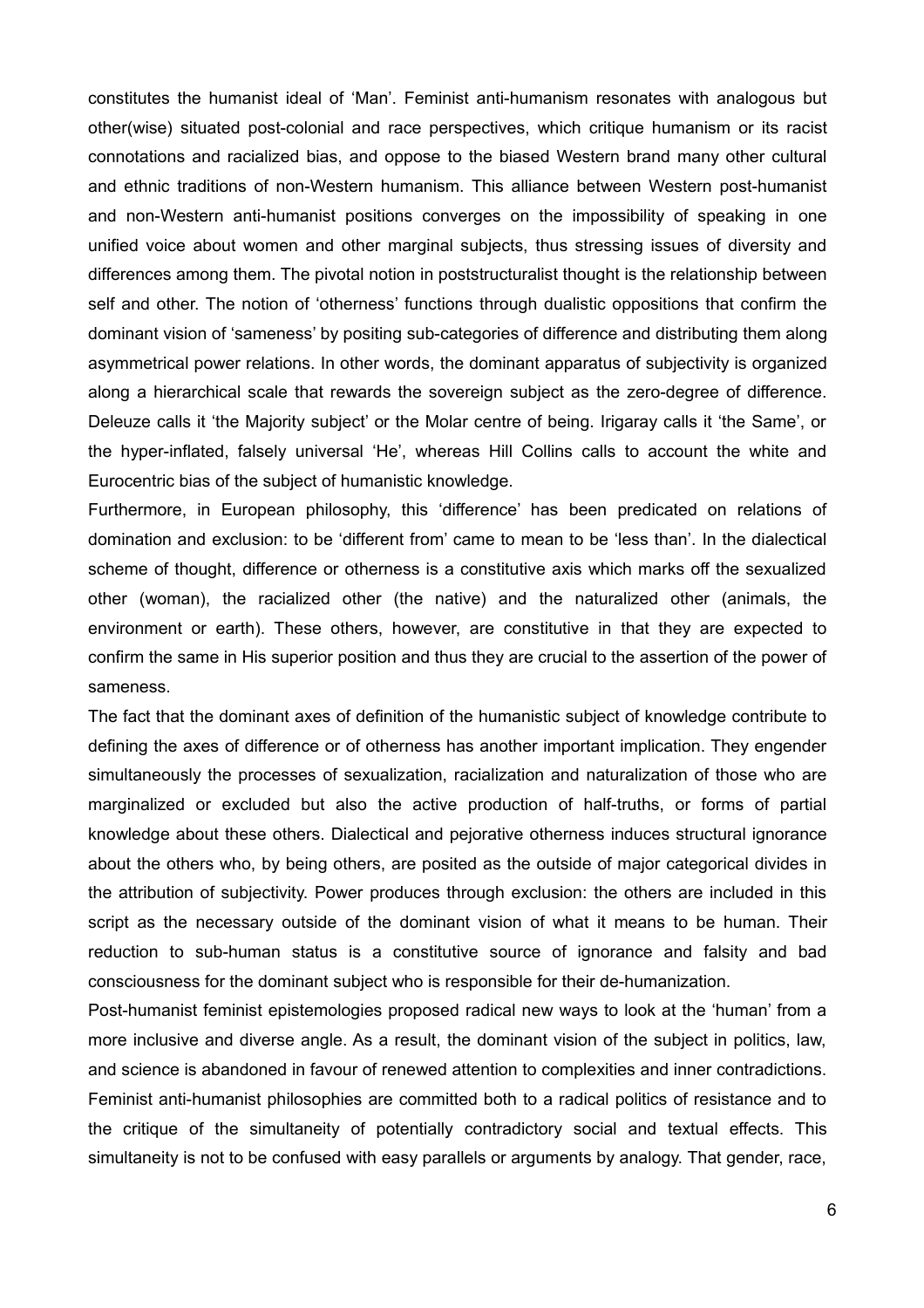class and sexual choice may be equally effective power variables does not amount to flattening out any differences between them (Crenshaw, 1995). By extension, the claim to universality by scientific rationality is challenged on both epistemological and political grounds<sup>[7](#page-3-0)</sup>, all knowledge claims being expressions of Western culture and of its drive to mastery.

Throughout the 1990s the recognition of the normative structure of science and of the partiality of scientific statements, as well as the rejection of universalism and the recognition of the necessarily contingent nature of all utterances, involved two polemics which retrospectively appear symptomatic of great anxiety. One concerned essentialism and the other, relativism. One of the worst lasting effects of the politically conservative backlash of that period was that the affirmative and progressive potential of feminist critiques of the dominant subject position were reduced to and dismissed as being merely relativistic. What I value in those radical feminist positions is precisely the extent to which they allow for a productive critique of falsely universal pretensions. As a consequence, they enact the desire to pluralize the options, paradigms and practices of subjectivity within Western philosophical reason. The recognition of the necessarily situated and hence partial and contingent nature of our utterances and discursive practices has nothing to do with relativism and all to do with accountability, or situated perspectives.

For example, whereas the deconstruction of masculinity and whiteness is an end in itself, the non-essentialist reconstruction of black perspectives, as well as the feminist reconstruction of multiple ways of being women, also has new alternatives to offer. In other words, some notions need to be deconstructed so as to be laid to rest once and for all: masculinity, whiteness, heterosexism, classism, ageism. Others, need to be deconstructed only as a prelude to offering positive new values and effective ways of asserting the political presence of newly empowered subjects: feminism, diversity, multiculturalism, environmentalism. All claims to authenticity need to be subjected to serious critical enquiry, but not left hanging in some sort of theoretical undecidability, as Butler would have it<sup>[8](#page-3-1)</sup>. The affirmation of robust alternatives is what feminist philosophies of the subject are all about.

## **Matter-Realist Feminism**

The legacy of this classical but neglected philosophical tradition of high poststructuralist antihumanism sets the backdrop for the shifts currently taking place in the work of a new generation of feminist scholars. A range of positions has emerged that bridge the gap between the classical opposition 'materialism/idealism' and move towards a non-essentialist brand of contemporary vitalism, or thought on 'life itself'.

This movement of thought gathers the remains of poststructuralist anti-humanism and joins them

<span id="page-3-0"></span><sup>7</sup> Gayatri Spivak, A Critique of Postcolonial Reason. Toward a History of the Vanishing Present, Cambridge, MA 1999.

<span id="page-3-1"></span><sup>8</sup> Judith Butler, Undoing Gender, London 2004.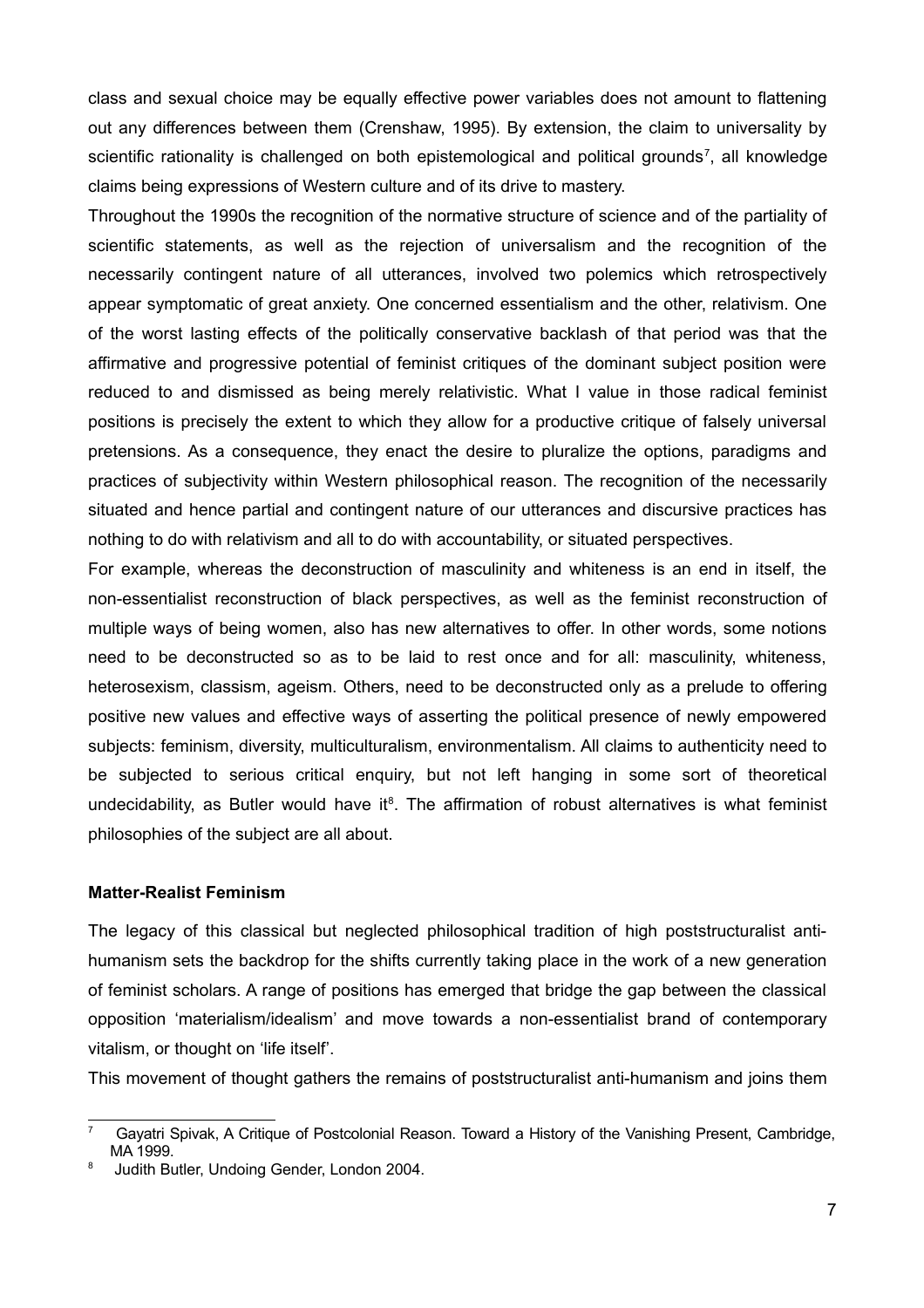with feminist reappraisals of contemporary techno-culture in a non-deterministic frame. They converge on discourses about 'life' and living matter/bodies: be it under the guise of political reflections on 'bio-power', or in the form of analyses of science and technology, they bring us back to the organic reality of 'real bodies'. After so much emphasis on the linguistic and cultural turn, an ontology of presence replaces textual deconstruction. This return of a neo-realist practice of bodily materialism is also known as: 'matter-realism', radical neo-materialism or post-human feminism. One of the main reasons to explain these shifts concerns the changing conceptual structure of materialism itself, under the impact of contemporary bio-genetics and information technologies. Feminist scholarship here falls neatly in two interconnected areas: new feminist science studies and epistemology on the one hand and political critiques of globalization and its economic and military violence on the other. They converge on the notion that what matters about materialism today is the concept of 'matter' itself. The switch to a monistic political ontology stresses processes, vital politics and non-deterministic evolutionary theories.

For instance, Karen Barad's work on 'agential realism'<sup>[9](#page-4-0)</sup> stresses the onto-epistemological aspect of feminist knowledge claims today. Barad's agential realism builds on but also radically expands the redefinitions of objectivity and embodiment that took place in high feminist poststructuralism and thus also reshapes the forms of ethical and political accountability that rest upon them. By choosing to privilege neither the material nor the cultural, agential realism focuses instead on the process of their interaction. It accordingly redefines the apparatus of bodily production as material-cultural in order to foster both the interrogation of the boundaries between them. This results also in specifically feminist formulations of critical reflexivity and a renewed call for the necessity of an ethics of knowing that reflects and respects complexity.

One of Karen Barad's most astute commentators, Iris van der Tuin, claims that this materialist reconfiguration of the process of interaction between the material and the semiotic, also known as the onto-epistemological shift, constitutes anew paradigm that ends up displacing both its poles of reference. What gets redefined in the process is the process-oriented, relational and fundamentally affective structure of subjectivity and knowledge production. According to van der Tuin this approach encourages the constitution of a trans-disciplinary perspective that combines feminist science studies, postcolonial studies and Deleuzian feminism in a new brand of Third Wave feminist materialism.

Luciana Parisi also emphasizes that the great advantage of Spinozist monism is that it defines nature/culture as a continuum that evolves through variations, or differentiations. Deleuze and Guattari theorize them in terms of transversal assemblages, or transversal lines of interconnection. At the core of the 'chaosmosis' proposed by Guattari lies a mixed semiotics that combines the virtual (indeterminate) and the actual domains. The non-semiotic codes (the DNA or

<span id="page-4-0"></span><sup>9</sup> Karen Barad, Meeting the Universe Half Way, Durham 2007.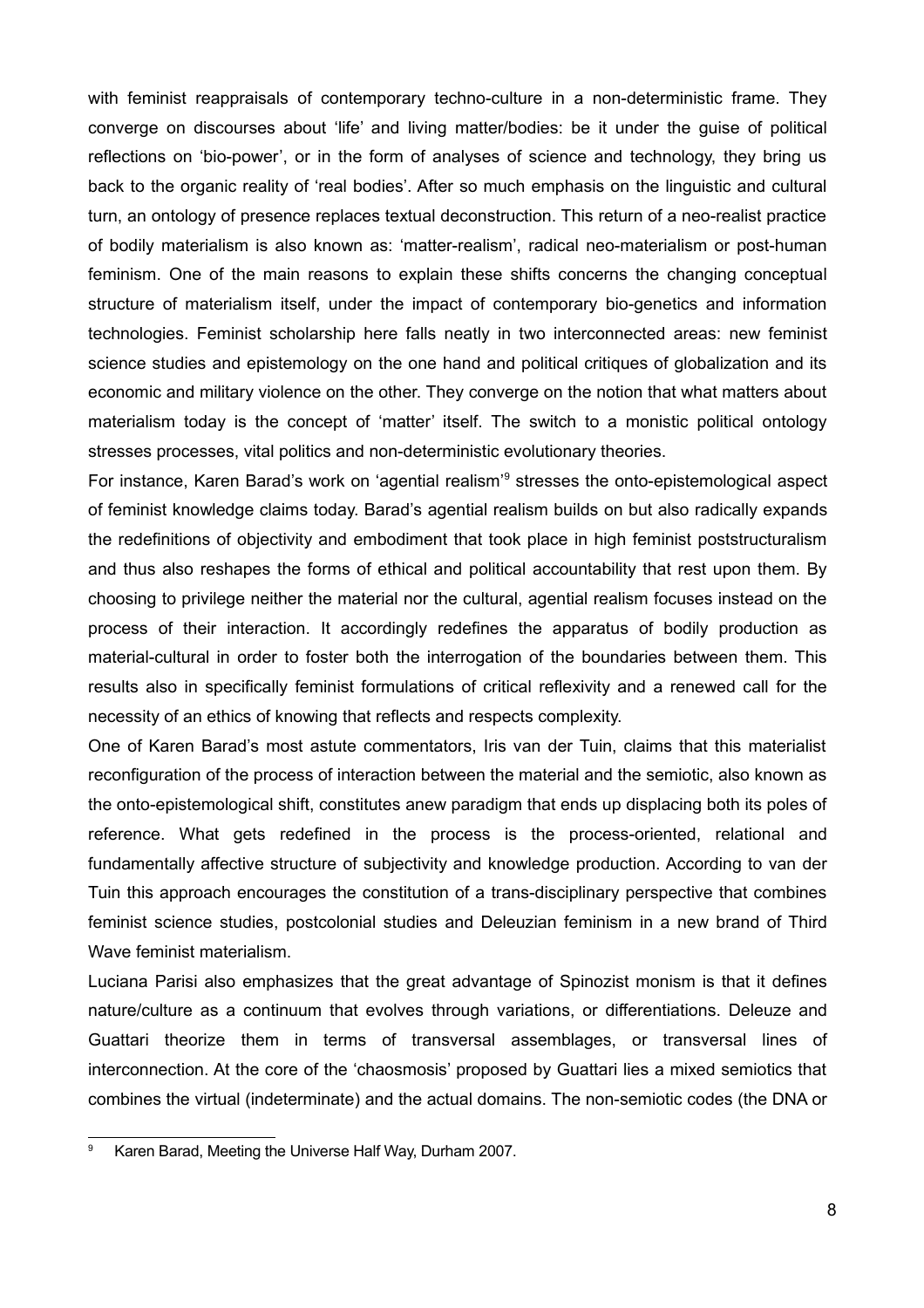all genetic material) intersect with complex assemblages of affects, embodied practices and other performances that include but are not confined to the linguistic realm. Parisi strengthens this case by cross-referring to the new epistemology of Margulis, through the concept of endosymbiosis, which, like autopoesis, indicates a creative form of evolution. It defines the vitality of matter as an ecology of differentiation, which means that the genetic material is exposed to processes of becoming. This questions any ontological foundation for difference while avoiding social constructivism.

The implications of this argument are twofold: the first point is that difference emerges as pure production of becoming-molecular and that the transitions or stratifications are internal to the single process of formation or of assemblage. They are intensive or affective variations that produce semiotic and a-semiotic practices. This is not just about dismissing semiotics or the linguistic turn, but rather an attempt at using it more rigorously, within the domains of its strict application. It is also important to connect it transversally to other discourses. The second key point is that primacy is given to the relation over the terms. Parisi expresses this in Guattari's language as 'schizogenesis' – or the affective being of the middle, the interconnection, the relation. This is the space-time where the differentiation occurs and with it the modifications. The emphasis falls accordingly on the micropolitics of relations, as a posthumanist ethics that traces transversal connections among material and symbolic, concrete and discursive, lines or forces. Transversality actualizes an ethics based on the primacy of the relation, of interdependence, which values non-human or a-personal Life. This is what I call Zoe itself<sup>[10](#page-5-0)</sup>.

## **Conclusion**

I have argued in the previous section that sexuality de-territorializes the actual gender of the people it involves in the process of becoming. An important question that can be raised here is: what happens to gender if sexuality is not based on oppositional terms?

Let me pursue this discussion with an example taken from the legendary relationship between Virginia Woolf and Vita Sackville-West – as a complex, multi-layered and highly sexualized encounter that produces affects, relations and texts of all sorts. Virginia and Vita propose an ethical model where the play of sameness-difference is not modelled on the dialectics of masculinity and femininity; it is rather an active space of becoming that is productive of new meanings and definitions. In other words: here is sexuality beyond gender.

This cuts two ways: firstly, the homophobic assumption that same-sex relationships cause fusion and confusion, in so far as they fail to establish sufficiently strong boundaries of alterity is flatly rejected by the experience of high-singularity and intense definition, which emerges from the encounter of Virginia with Vita. The fact that Virginia and Vita meet within this category of sexual

<span id="page-5-0"></span><sup>10</sup> Rosi Braidotti, Transpositions: On Nomadic Ethics, Cambridge 2006.